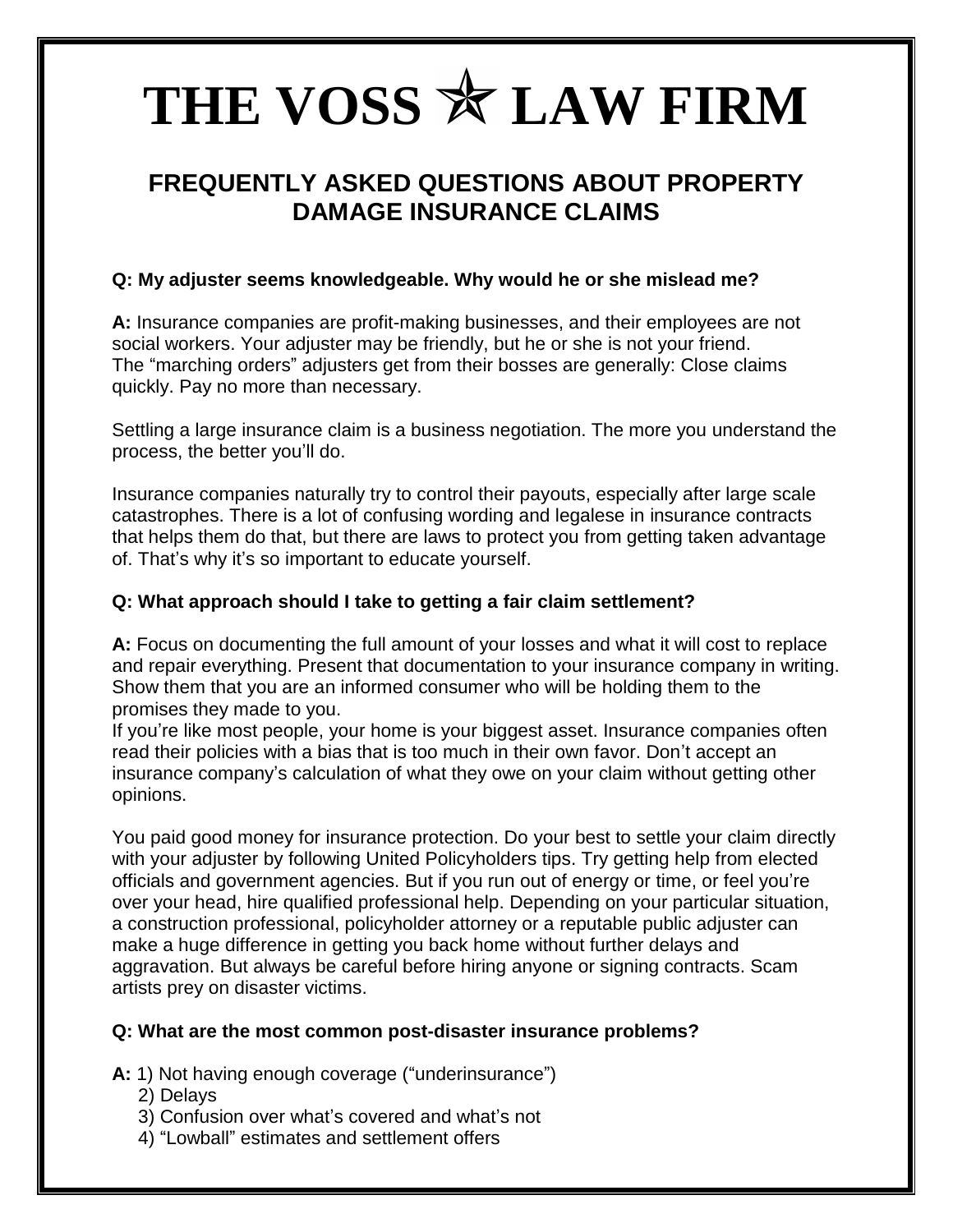5) Hardball negotiating tactics by insurance company employees

## **Q: Does every claim go that way?**

**A:** NO. Many claims go relatively smoothly and the process works as it is supposed to. But every large loss insurance claim is time-consuming.

# **Q: Where can I find the rules and laws that apply to insurance claims?**

A: In California there are "**Fair Claim Handling Regulations**", and there are laws that tell insurers what they must, can and cannot do. These laws are in an "**Insurance Code" (**a fancy name for the book of laws governing insurance).

There are also laws in published decisions by Judges. Many claim disputes turn into lawsuits. The lawsuits that don't settle get resolved by juries and Judges. Their decisions create laws that are in addition to the "code" laws and regulations. Insurance companies are supposed to comply with all three: Regulations, statutory law, and case law.

California's Fair Claim Handling Regulations are very useful and specific re:

- Deadlines for responding to letters and phone calls
- Deadlines for proofs of loss
- What information your insurance company must give you

Many new laws have been passed to help solve insurance problems after previous disasters in California. Getting up to speed on them will help you get a better and more prompt insurance settlement. You can read a list of many of these laws in a special bulletin issued by the CA. Dept. of Insurance just after the wildfires earlier this fall. Again, you'll find it at their website.

## **Q: I think I may be underinsured/not have enough coverage to replace my home, contents or temporary living expenses. What should I do?**

**A:** First, recognize that you're not alone. Our organization has been working for many years to wipe out this problem and help underinsured disaster victims get retroactive policy upgrades. We're working hard on it now. Many have succeeded but many have given up. Insurers count on you giving up. We hope you won't.

Underinsurance is such a common problem after large scale disasters that United Policyholders has an entire section of our website devoted to the subject. But it is a challenging problem and there is no "one size fits all" solution.

Here are the basic steps to take if you suspect or know that you're underinsured:

**Step One: Calculate the total scope and amount of your losses in each major category:** (Dwelling, Contents, ALE, Other Structures, and Debris Removal). If your insurer sold you a "replacement cost" policy, your total losses are what your coverage limits should have been.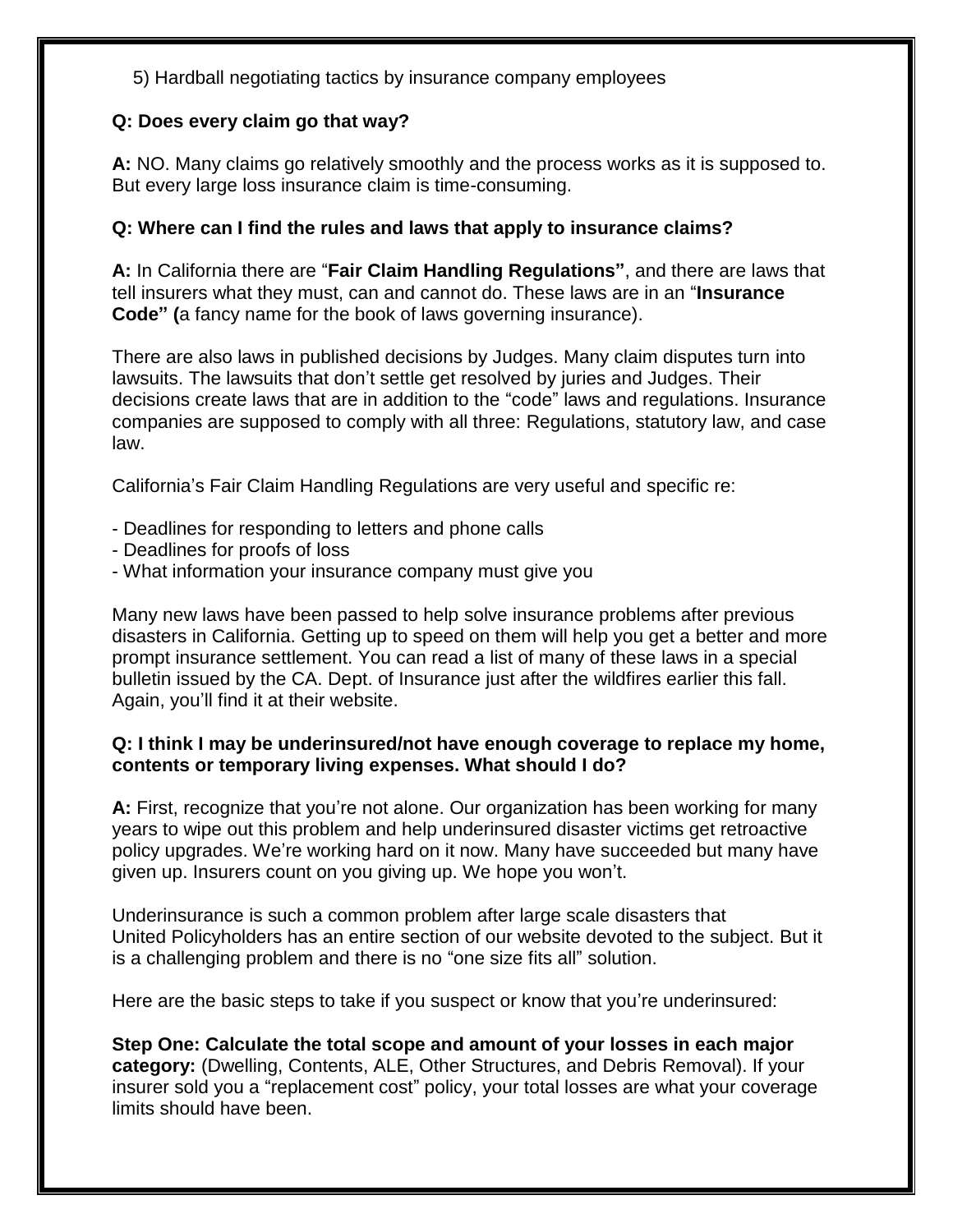#### **Step Two: Remember and reconstruct as best you can the history of how your limits were set.**

- How often did you speak with your agent/insurer or did you buy your policy online?

- What kind of coverage did you ask for/did he or she say you should have?

- What, if any, specific conversations do you remember?

- How did your insurer/agent explain your coverage (including ads, mailers, orally and in writing)?

- Did you fully cooperate with all requests for information and requests for inspection from your agent/insurance company?

- Did you ever refuse a recommended increase in coverage?

- Did you notify your insurer of major improvements or remodeling?

**Step Three: Consult with a qualified policyholder attorney before allowing your insurer to interview you, take your recorded statement or examine you under oath.** 

#### **Step Four: Make a clear, written demand that your insurance company honor the promises it made to put you back where you were before a loss. Take all steps necessary to enforce that demand.**

Getting an insurer to pay more than their contract says they owe you is not easy. But although a contract is a legal written document, there are "invisible" terms that our laws add to them to make sure they're enforced fairly. Every insurance policy sold in the State of California and most other states, has an invisible clause that the insurance company must act in good faith and deal fairly with you.

Insurance companies and their agents cannot deceive or mislead you, and they must live up to promises they made to you.

## **Q: OK but what are "all steps necessary" to enforce my insurance company's promise to put me back where I was before the loss?**

**A:** Consult experienced professionals with the goal of getting a realistic assessment of your chances of convincing your insurer to pay more than your stated policy limits. If you gave your insurance company/agent all the information they asked for prior to the loss, and if you followed their recommendations on keeping your policy limits current, you are "innocently underinsured" and others in your position have succeeded in getting paid above their stated limits. But never without a fight. If you refused to follow recommendations from your agent or insurer to increase your limits, or if you have made major improvements to your home without notifying your agent or insurer, it is unlikely your insurer will agree to pay above the amounts stated in your policy contract.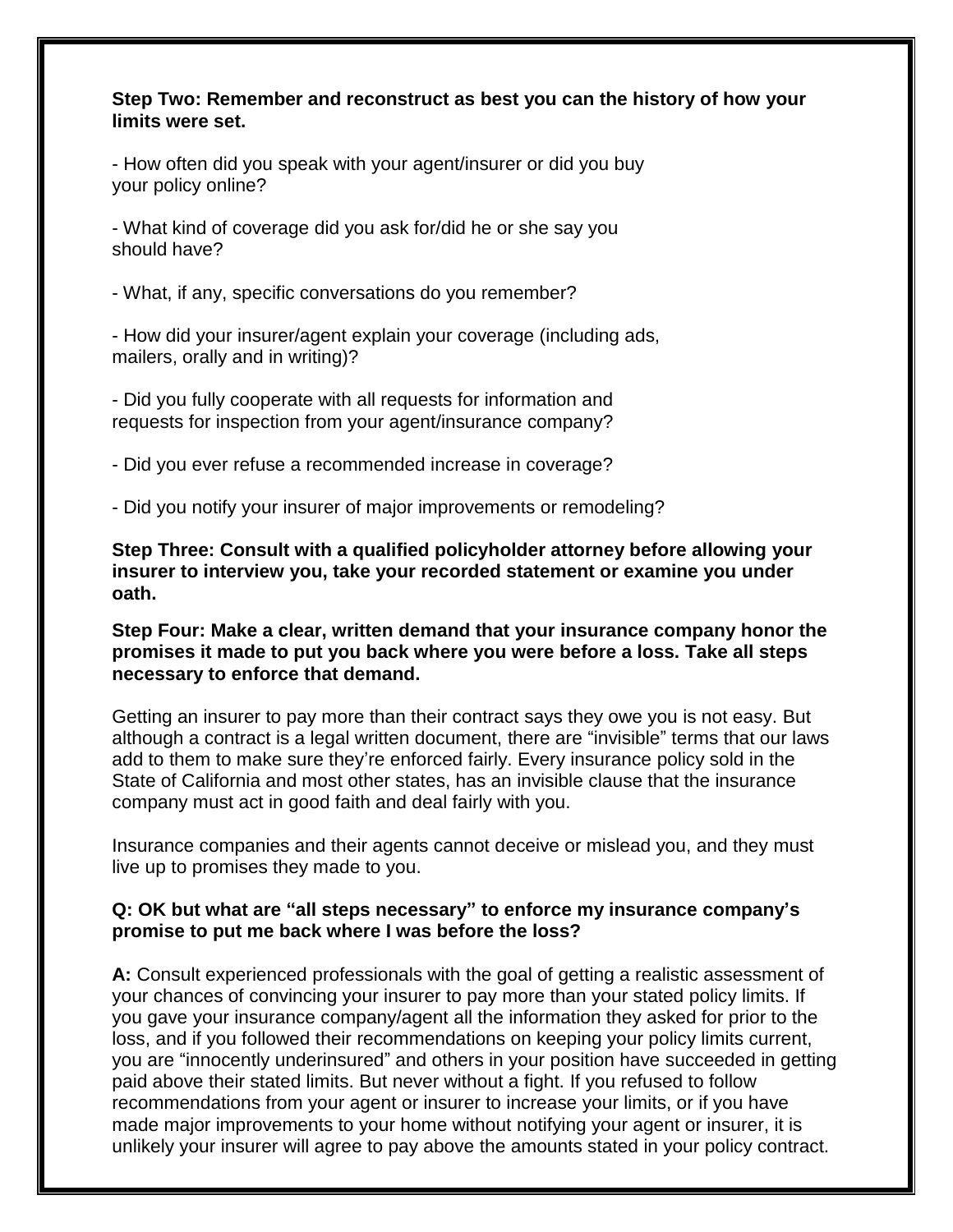Your effort must be organized and strategic. You'll need to convince your insurance company that it is their fault, not your fault, that you are underinsured, and that if you sue them you have a reasonably good chance of winning.

## **Q: How can I try and get my company to pay above my stated limits?**

**A:** - Network with others insured with your same company

- Read the articles on underinsurance at United Policyholders' website
- Consult with qualified professional help
- Pursue all avenues to get the insurance company to cooperate informally
- Use our civil justice system it's a cornerstone of our democratic system

# **Q: But won't my insurance company stop talking to me after I consult with a lawyer?**

**A: Your insurance company has a continuing legal duty to process your claim – even after you hire a lawyer and even after you sue them. But yes, they will be reluctant to speak with you directly if you've hired counsel. If your lawyer agrees, he or she can notify your insurer that they're permitted to continue talking with you directly.**

# **Q: But a lawsuit will take years, won't it?**

**A:** Most lawsuits settle through informal negotiations or "mediation". Those that go to trial can take years. But your lawyer's doing the work, not you. And consulting with or hiring a lawyer doesn't mean you'll end up in a lawsuit.

Insurance policies are contracts written by insurance company lawyers. Doesn't it make sense to get legal advice for yourself before taking the insurance company's word that you're not covered? Your goal is to be effective in claim settlement negotiations. Legal arguments can really strengthen your negotiating position. You can consult with a lawyer to discuss the situation and develop a strategy, and then use his or her advice and arguments to convince your insurance company to change its position without getting involved in a lawsuit.

Mediation and informal settlement negotiations can be the fastest and cheapest way to resolve insurance claim disputes. Having your own lawyer involved means the scales won't be so tipped in the insurance company's favor. Just make sure the lawyer you hire is qualified and skilled. The right lawyer can make your life a whole life easier and the wrong one will have the opposite effect.

# **Q: I don't want to get involved in a lawsuit. Isn't there something else I can do?**

**A: YES.** Create and use a *CLAIM DIARY* to help keep a record of everything that's happened between you and the insurance company. Write short and to the point letters to your adjuster that outline issues that need to be resolved and problems that are delaying settlement of your claim.

Always put a reasonable deadline in the letter that tells the insurance company when you expect a reply. (i.e., "Please respond no later than fourteen business days from the date on this letter).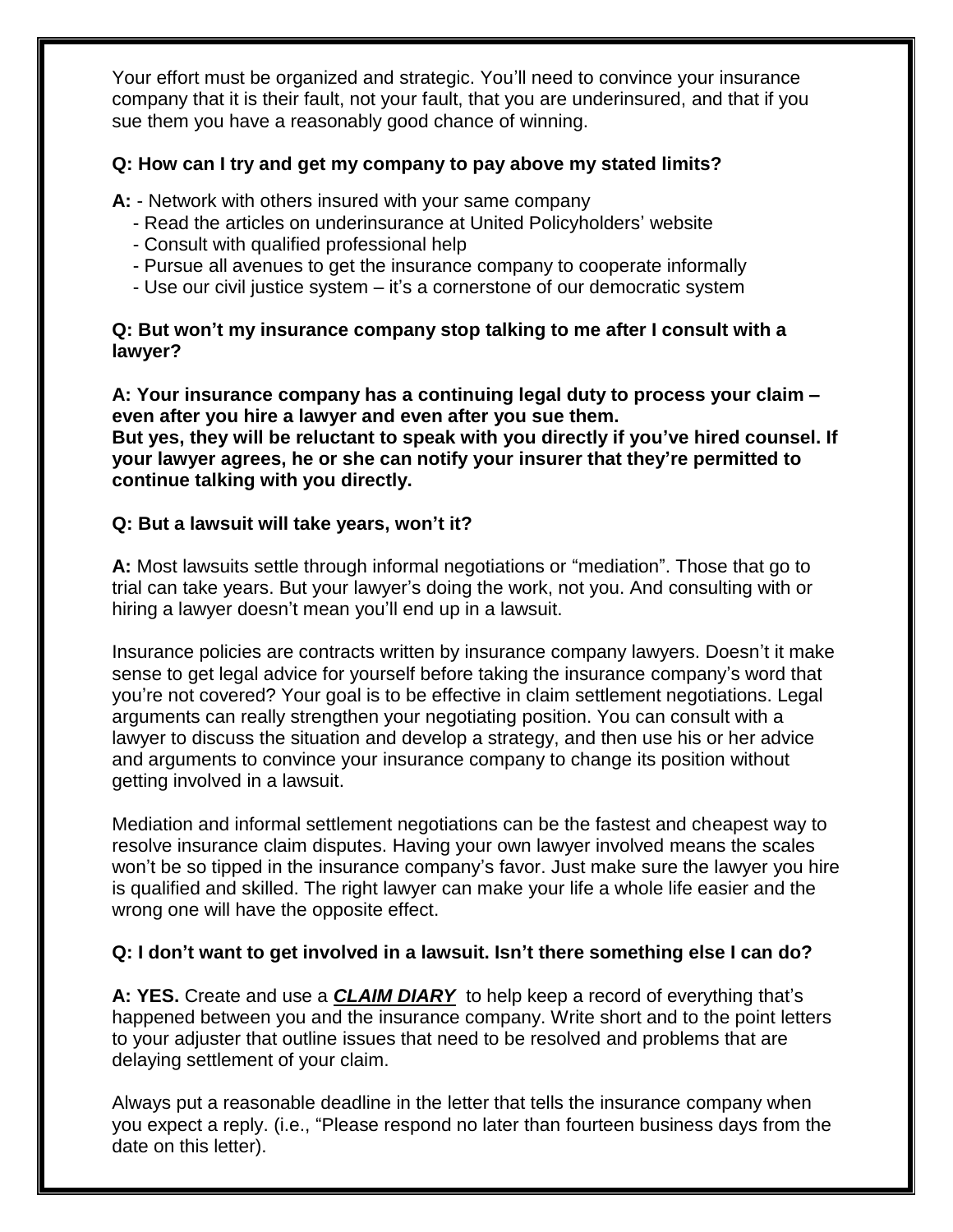Write letters to your adjusters' supervisors, their supervisors, and even the President or CEO of the insurance company. Follow up with phone calls. Take the time to read the wording of the specific exclusions or limitations that the insurance company is relying on. Make sure to read the whole policy and whatever brochures or sales materials you can get your hands on. You may find words that show they promised or owe more benefits than they're offering.

If you were impacted by a disaster that also impacted your neighbors, share information, problems and solutions. Follow UP's claim tips by keeping a claim diary, staying organized, writing to higher-ups in the company, and getting help from your state Insurance Commissioner's office. Don't take "no" for an answer until you've run out of options and that won't be for a long, long time.

# **Although you may feel discouraged and in no mood for fighting, it doesn't make economic sense to take "no" for an answer from your insurance company for damage you honestly feel should be covered.**

Following any major disaster, your fellow Americans, elected officials and the media are paying attention to how insurance companies treat survivors. That pressure will help you get a fair shake. Don't give up if it's still very early in the process – or you may under-settle your claim.

[If the above fails, contact The Voss Law Firm, P.C. for](http://www.deniedclaim.com/contact.cfm) a confidential, no-obligation, [unlimited consultation at absolutely no cost. We stand ready to fight for you, the](http://www.deniedclaim.com/contact.cfm)  [policyholder.](http://www.deniedclaim.com/contact.cfm)

# **Q: Are there "good" and "bad" insurance companies?**

**A: Some insurance companies have the reputation of being fairer and more prompt in handling claims than others**, but it's hard to predict what's going to happen in this unprecedented situation. Working together with neighbors, following these claim tips and staying organized by using a claim diary and a three-ring binder will really increase your chances of getting treated well.

# **Q: Labor and material prices have jumped sky high, but the insurance company will only pay according to its "pricing guidelines." The guidelines are really out of date; what can I do?**

**A:** Labor and material costs always go up after disasters due to supply, demand and greed. Your insurance company owes you for what it will cost in *real life, not on paper*  (up to your policy limits). Guideline pricing is something insurance companies use to predict how much materials and labor should cost. This system is often a problem because reality demands flexibility. No one can accurately predict how much prices will change after a disaster.

Take plywood for example. Its price fluctuates wildly and can vary from \$12 per sheet up to \$25 per sheet in a post-disaster scenario. That doesn't make it right, but it's not fair or legal to make you wait until things stabilize to start repairing/rebuilding your home.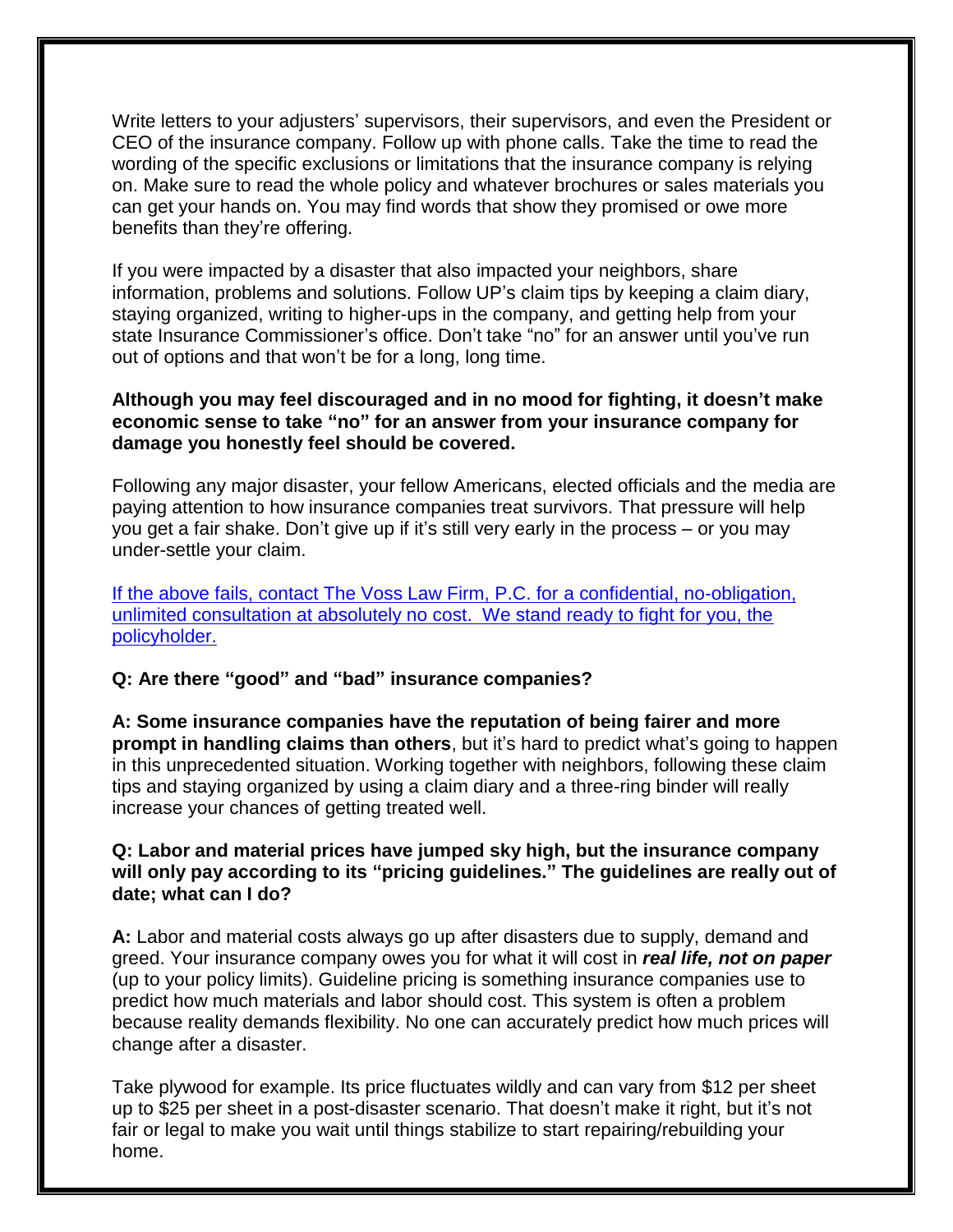Roofs are a highly contested item. If the insurance company's pricing is \$150 per square foot but the market price is \$240, keep all receipts and demand the difference along with all amounts the insurance company "held back" due to Actual Cash Value (ACV) rules.

# **Q: What items can I claim for reimbursement under the Additional Living Expense (ALE) portion of my coverage?**

Your insurance company (after a declared disaster) is supposed to give you a list of all items you can claim for reimbursement as ALE expenses. If they didn't, send a written request for that list and notify the Department of Insurance.

**A: Temporary rent** for the period of time it takes to replace your home to move-in condition. You're entitled to the cost of renting a place that's reasonably equivalent to your home. 1 If delays out of your control make it take longer than two years, explain the circumstances in writing and request an extension.

## **Extra expenses from your changed living situation:**

**Gas and mileage:** If you have to drive further from your temporary home to school, work, shopping, laundromat or elsewhere, that extra gas and mileage are reimbursable ALE expenses.

**Food:** If your temporary home has no cooking facilities, submit restaurant receipts to your insurance company. Relocate to a fully equipped home as quickly as possible to avoid using up the ALE coverage you'll need for temporary rent.

**Replacement items for living:** As you buy to replace things you need for daily living, (cooking utensils, personal hygiene, etc.) itemize them under your "personal property" claim and get reimbursed from your "Contents" coverage. Most people need all available ALE coverage to pay their rent.

# **Q: Will my insurer cover the cost if I live in a trailer during reconstruction?**

**A:** If you're planning to rebuild/repair and stay in the area and are willing to live in a trailer, negotiate with your insurer to "cash out" your Additional Living Expenses (ALE) coverage limits so that you can buy a trailer or motor home with your ALE policy limits instead of using the money to pay rent. Negotiating a cash-out gives you flexibility and saves you from having to submit more receipts and paperwork to your insurance company.

#### **Q: My home is very badly damaged but my Insurance Company is refusing to pay anything up front for my contractor's** *overhead and profit***. I don't have the cash to advance this item, and he won't get started without it so I'm stuck.**

**A:** This is a common problem with some insurance companies, and it's unfair. In some states it's illegal. Overhead and profit, ("O & P") is a known expense that all contractors charge, usually at a rate of 10% and 10%. An insurer that holds back O & P until repairs are completed puts the property owner in an impossible financial position.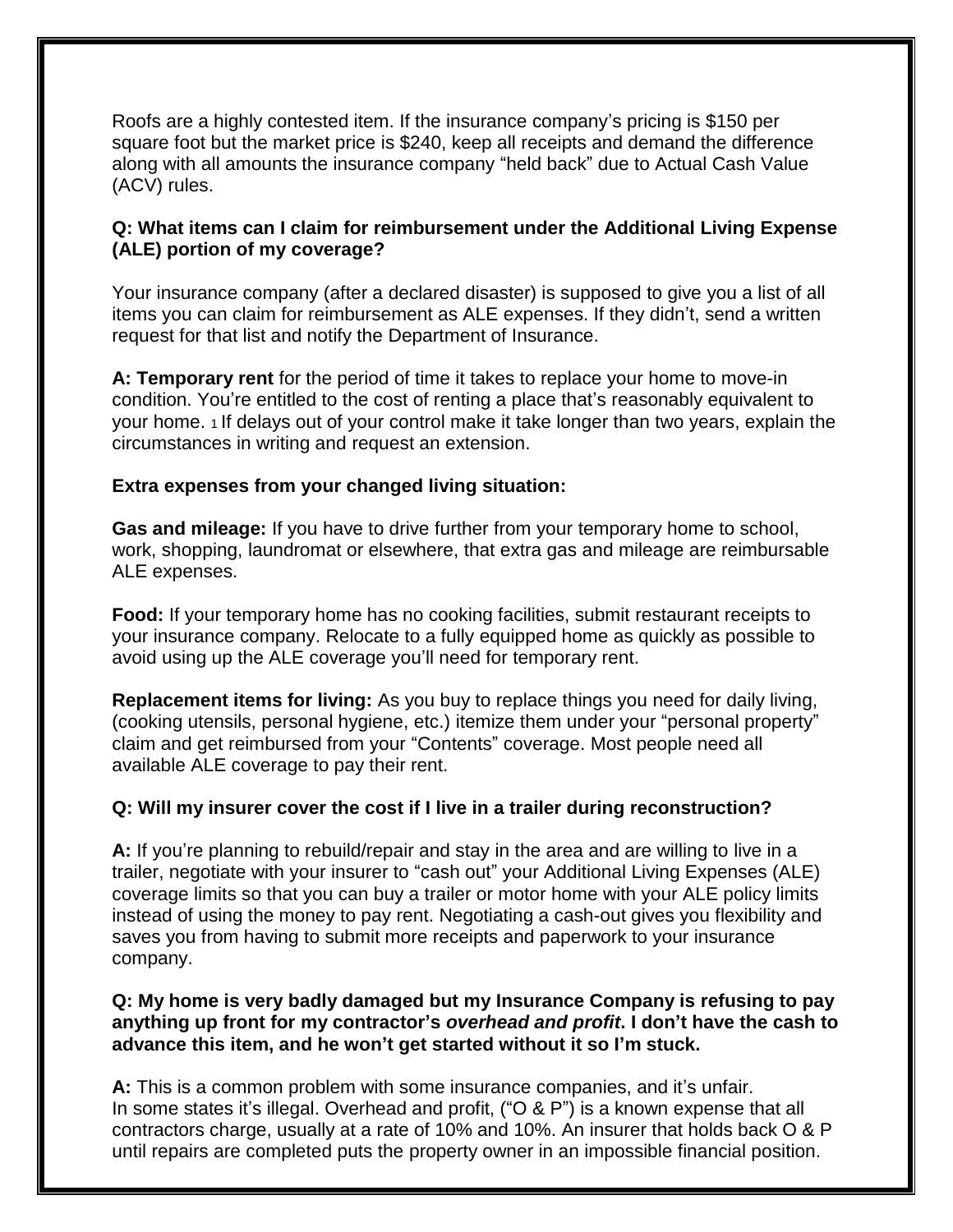Under a replacement cost policy, if you have a signed contract to rebuild, it is wrong for your insurance company to hold back O & P until your home is completely repaired.

# **Q: My insurance company keeps reducing what they're going to pay by "depreciating" items in my claim; what can I do?**

**A:** Depreciation is subjective—not a science. Each adjuster makes his or her own decisions on how much and which items they depreciate. That means it's up to you to argue for more reasonable numbers. And not everything in your home is subject to depreciation. For example, paint, vinyl and roofing are exposed to the elements, so of course they deteriorate and are subject to depreciation. The underlying materials that held your home together—studs, cement, rebar, and framing—are not.

Studs can last 200 years, so don't allow your adjuster/insurer to depreciate those items. Adjusters and insurers rarely volunteer to tell you that if you submit receipts for items you replace, they **must** pay you the difference between what they paid you for the item's Actual Cash Value (ACV) and what it actually cost you (if you have a Replacement Cost, not strictly ACV policy).

**Q: My adjuster is rushing me to complete my contents inventory, but I just can't remember everything yet.**

**A: Policies do contain deadlines but insurers routinely extend them. It's normal and fine not to remember much after a traumatic loss. Ask for extensions of time and if your insurer refuses, get help from the Department of Insurance and/or a qualified professional.**

Take your time and don't be pressured. 99% of all disaster victims can't remember much of what they had— even after months and years after their loss. [The Voss Law](http://www.deniedclaim.com/reports/disputes-with-your-insurance-company-what-all-consumers-need-to-know.cfm)  Firm [offers free, comprehensive inventory forms and lists at our website that will help in](http://www.deniedclaim.com/reports/disputes-with-your-insurance-company-what-all-consumers-need-to-know.cfm)  [your claim.](http://www.deniedclaim.com/reports/disputes-with-your-insurance-company-what-all-consumers-need-to-know.cfm)

If you allow yourself to be rushed into a fast settlement, you are definitely going to underestimate what you had and get less than you're entitled to. Don't forget to include taxes, transportation and shipping costs associated with replacing items.

#### **Q: My home is only partially damaged, but it will look weird if half the vinyl siding is old and half is new. The insurance company is telling me they don't owe for matching. Is that true?**

**A: NO.** Your insurer owes it to you to restore your property to its pre-loss condition subject to the dollar limits of your coverage. The appearance of your home after repairs have been made is legally supposed to be "**uniform and consistent".** If you didn't have two colors of siding on your house before the loss, you don't have to have them after the loss. Insurance is supposed to put you back where you belong.

**Q: The contractor-estimates I've received are \$20,000 and more above the ones the insurance company has gotten. How can I break the logjam and still hire the contractor I trust?**